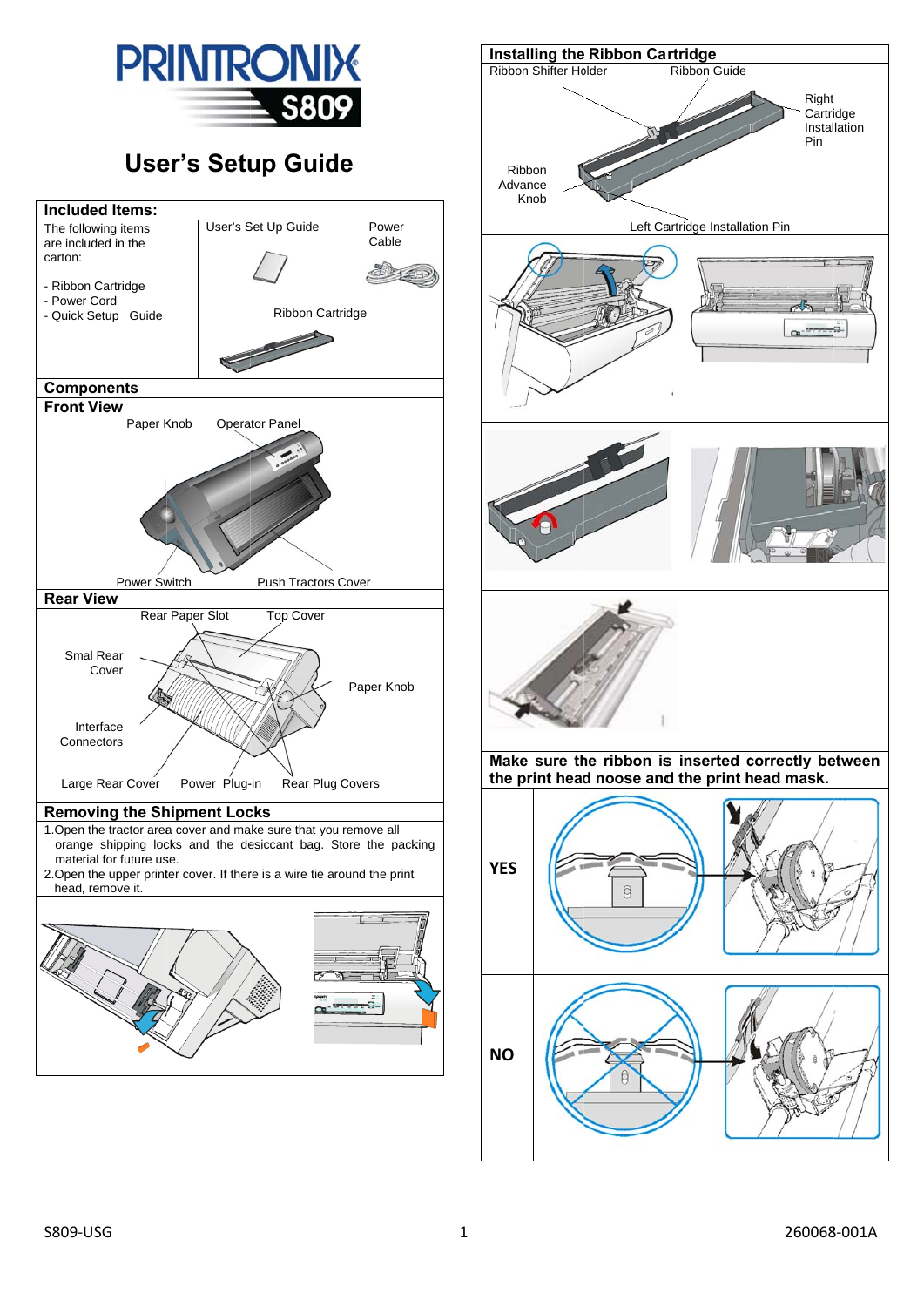

- pins. 2.Turn the ribbon advance knob in the direction of the arrow to take up any slack in the ribbon. If the ribbon does not move, contact your
- place of ribbon purchase to replace the ribbon cartridge. 3.Open the top cover using the small handles on either side of the top cover.
- 4.Slide the print head to the center of the printer.
- 5.Align the cartridge pins with the locking grooves on the left and right cartridge supports.
- 6.Position the ribbon guide over the print head, holding it perpendicular to the print head.
- 7.Turn the ribbon advance knob to take up any slack in the ribbon.
- 8.Position the snap arm with the small lever up onto the ribbon lift assembly. Push the snap arm down onto the ribbon lift assembly until it snaps into place.
- 9.Align the ribbon mounting pins on the left and right side of the ribbon cartridge with the slots in the cartridge supports. Snap the ribbon cartridge down into place.
- 10.Turn the ribbon advance knob again in the direction of the arrow to take up any slack in the ribbon, as you slide the print head back and forth to ensure that the ribbon guide runs freely along the ribbon.
- 11.If the ribbon is not running freely, or to ensure that you have installed the ribbon cartridge correctly, ensure that:
- a.The left and right ribbon mounting pins are securely snapped into the cartridge supports.
- b.There are not twists or folds in the ribbon.
- c.The ribbon is not catching on the print head.
- d.The ribbon moves when you turn the ribbon advance knob in the direction of the arrow. If the ribbon does not move, replace the ribbon cartridge. Contact your place of ribbon cartridge purchase if you believe that the ribbon is faulty.
- 12.Close the top printer cover.

## **Loading Fanfold Paper**

This sequence describes how to load the fanfold paper with the push tractor (default). For the other paper paths please see the Administrator's Manual at Printronix.com.

1.Turn the printer on.

- 2.Lift up Tractor Area Cover.
- 3.Unlock the tractors by moving the sprocket levers up. Slide the left tractor to the left.
- 4.Space the paper guides along the tractor bar. Open the left and right sprocket covers.
- 5.Hold the fanfold paper in front of the sprockets and insert the paper perforation on the left sprocket pins and close the left sprocket cover. 6.Insert the paper on the right sprocket pins and make sure the paper
- is under the paper sensor, and close the right sprocket cover.
- 7.Match the left sprocket for the first printing position, that is the left margin must match the  $9<sup>th</sup>$  mark on the printer cabinet. Note: Aligning the left-hand edge of the paper past the  $22^{nd}$  spacer
- on the printer cabinet will cause the paper to be misaligned with the Paper Load Sensor resulting in a LOAD PAPER error. 8.Adjust the right sprocket gently to remove slack from the paper.
- Lock the left and right sprockets moving the sprocket levers to the up position.
- 9.Close the Push tractors cover.
- 10.Close Tractor area cover.
- 11.Press the **READY** key to take the printer Not Ready.

12.Press the **LOAD/EJECT** key to load the paper into the printer. 13.Press the **READY** key to put the printer Ready.















**Operator Panel**